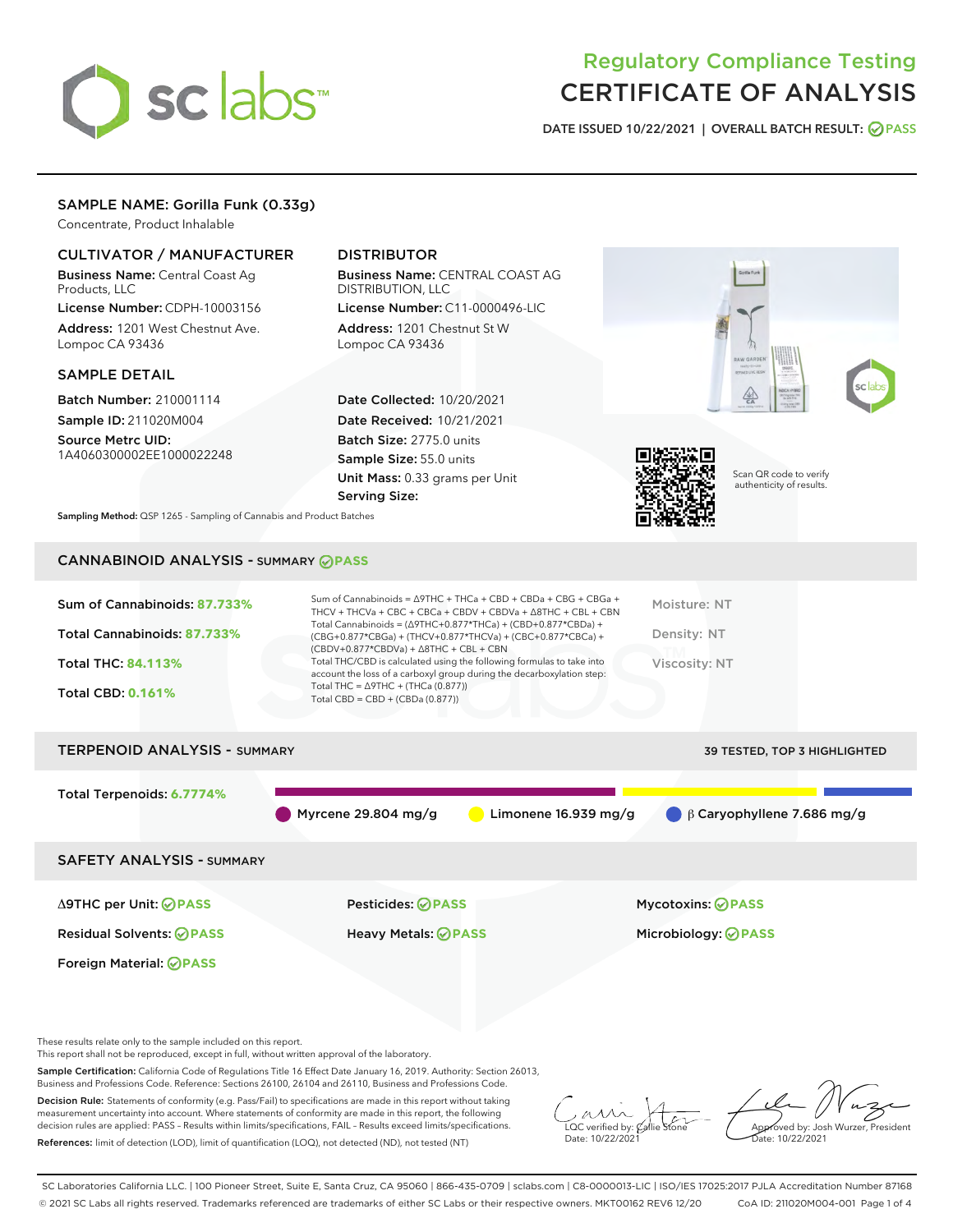



GORILLA FUNK (0.33G) | DATE ISSUED 10/22/2021 | OVERALL BATCH RESULT: 2 PASS

### CANNABINOID TEST RESULTS - 10/22/2021 2 PASS

Tested by high-performance liquid chromatography with diode-array detection (HPLC-DAD). **Method:** QSP 1157 - Analysis of Cannabinoids by HPLC-DAD

#### TOTAL CANNABINOIDS: **87.733%**

Total Cannabinoids (Total THC) + (Total CBD) + (Total CBG) + (Total THCV) + (Total CBC) + (Total CBDV) + ∆8THC + CBL + CBN

TOTAL THC: **84.113%** Total THC (∆9THC+0.877\*THCa)

TOTAL CBD: **0.161%**

Total CBD (CBD+0.877\*CBDa)

TOTAL CBG: 1.979% Total CBG (CBG+0.877\*CBGa)

TOTAL THCV: 1.2% Total THCV (THCV+0.877\*THCVa)

TOTAL CBC: ND Total CBC (CBC+0.877\*CBCa)

TOTAL CBDV: ND Total CBDV (CBDV+0.877\*CBDVa)

| <b>COMPOUND</b>  | LOD/LOQ<br>(mg/g)          | <b>MEASUREMENT</b><br><b>UNCERTAINTY</b><br>mg/g | <b>RESULT</b><br>(mg/g) | <b>RESULT</b><br>(%) |
|------------------|----------------------------|--------------------------------------------------|-------------------------|----------------------|
| <b>A9THC</b>     | 0.06 / 0.26                | ±28.935                                          | 841.13                  | 84.113               |
| <b>CBG</b>       | 0.06/0.19                  | ±0.780                                           | 19.79                   | 1.979                |
| <b>THCV</b>      | 0.1/0.2                    | ±0.60                                            | 12.0                    | 1.20                 |
| <b>CBN</b>       | 0.1/0.3                    | ±0.18                                            | 2.8                     | 0.28                 |
| <b>CBD</b>       | 0.07/0.29                  | ±0.075                                           | 1.61                    | 0.161                |
| $\triangle$ 8THC | 0.1 / 0.4                  | N/A                                              | <b>ND</b>               | <b>ND</b>            |
| <b>THCa</b>      | 0.05/0.14                  | N/A                                              | <b>ND</b>               | <b>ND</b>            |
| <b>THCVa</b>     | 0.07/0.20                  | N/A                                              | <b>ND</b>               | <b>ND</b>            |
| <b>CBDa</b>      | 0.02/0.19                  | N/A                                              | <b>ND</b>               | <b>ND</b>            |
| <b>CBDV</b>      | 0.04 / 0.15                | N/A                                              | <b>ND</b>               | <b>ND</b>            |
| <b>CBDVa</b>     | 0.03/0.53                  | N/A                                              | <b>ND</b>               | <b>ND</b>            |
| <b>CBGa</b>      | 0.1 / 0.2                  | N/A                                              | <b>ND</b>               | <b>ND</b>            |
| <b>CBL</b>       | 0.06 / 0.24                | N/A                                              | <b>ND</b>               | <b>ND</b>            |
| <b>CBC</b>       | 0.2 / 0.5                  | N/A                                              | <b>ND</b>               | <b>ND</b>            |
| <b>CBCa</b>      | 0.07 / 0.28                | N/A                                              | <b>ND</b>               | <b>ND</b>            |
|                  | <b>SUM OF CANNABINOIDS</b> |                                                  | 877.33 mg/g             | 87.733%              |

#### **UNIT MASS: 0.33 grams per Unit**

| ∆9THC per Unit                        | 1120 per-package limit                                                                    | 277.57 mg/unit<br><b>PASS</b> |  |  |  |  |
|---------------------------------------|-------------------------------------------------------------------------------------------|-------------------------------|--|--|--|--|
| <b>Total THC per Unit</b>             |                                                                                           | 277.57 mg/unit                |  |  |  |  |
| <b>CBD per Unit</b>                   |                                                                                           | $0.53$ mg/unit                |  |  |  |  |
| <b>Total CBD per Unit</b>             |                                                                                           | $0.53$ mg/unit                |  |  |  |  |
| Sum of Cannabinoids<br>per Unit       |                                                                                           | 289.52 mg/unit                |  |  |  |  |
| <b>Total Cannabinoids</b><br>per Unit |                                                                                           | 289.53 mg/unit                |  |  |  |  |
|                                       | <b>MOISTURE TEST RESULT</b><br><b>VISCOSITY TEST RESULT</b><br><b>DENSITY TEST RESULT</b> |                               |  |  |  |  |

Not Tested

Not Tested

Not Tested

| <b>TERPENOID TEST RESULTS - 10/22/2021</b> |  |  |  |
|--------------------------------------------|--|--|--|
|--------------------------------------------|--|--|--|

Terpene analysis utilizing gas chromatography-flame ionization detection (GC-FID). **Method:** QSP 1192 - Analysis of Terpenoids by GC-FID

| <b>COMPOUND</b>         | LOD/LOQ<br>(mg/g) | <b>MEASUREMENT</b><br><b>UNCERTAINTY</b><br>mg/g | <b>RESULT</b><br>(mg/g)                          | <b>RESULT</b><br>(%) |
|-------------------------|-------------------|--------------------------------------------------|--------------------------------------------------|----------------------|
| <b>Myrcene</b>          | 0.008 / 0.025     | ±0.3845                                          | 29.804                                           | 2.9804               |
| Limonene                | 0.005 / 0.016     | ±0.2422                                          | 16.939                                           | 1.6939               |
| $\beta$ Caryophyllene   | 0.004 / 0.012     | ±0.2736                                          | 7.686                                            | 0.7686               |
| $\beta$ Pinene          | 0.004 / 0.014     | ±0.0336                                          | 2.920                                            | 0.2920               |
| $\alpha$ Pinene         | 0.005 / 0.017     | ±0.0228                                          | 2.656                                            | 0.2656               |
| Linalool                | 0.009 / 0.032     | ±0.1005                                          | 2.644                                            | 0.2644               |
| $\alpha$ Humulene       | 0.009 / 0.029     | ±0.0560                                          | 1.745                                            | 0.1745               |
| Fenchol                 | 0.010 / 0.034     | ±0.0368                                          | 0.952                                            | 0.0952               |
| Terpineol               | 0.016 / 0.055     | ±0.0321                                          | 0.523                                            | 0.0523               |
| Terpinolene             | 0.008 / 0.026     | ±0.0077                                          | 0.377                                            | 0.0377               |
| Camphene                | 0.005 / 0.015     | ±0.0035                                          | 0.303                                            | 0.0303               |
| trans-ß-Farnesene       | 0.008 / 0.025     | ±0.0103                                          | 0.291                                            | 0.0291               |
| Ocimene                 | 0.011 / 0.038     | ±0.0066                                          | 0.205                                            | 0.0205               |
| Valencene               | 0.009 / 0.030     | ±0.0114                                          | 0.165                                            | 0.0165               |
| <b>Borneol</b>          | 0.005 / 0.016     | ±0.0065                                          | 0.155                                            | 0.0155               |
| <b>Nerolidol</b>        | 0.009 / 0.028     | ±0.0044                                          | 0.070                                            | 0.0070               |
| <b>Geranyl Acetate</b>  | 0.004 / 0.014     | ±0.0029                                          | 0.069                                            | 0.0069               |
| $\alpha$ Bisabolol      | 0.008 / 0.026     | ±0.0033                                          | 0.062                                            | 0.0062               |
| Geraniol                | 0.002 / 0.007     | ±0.0025                                          | 0.056                                            | 0.0056               |
| $\gamma$ Terpinene      | 0.006 / 0.018     | ±0.0007                                          | 0.042                                            | 0.0042               |
| Fenchone                | 0.009 / 0.028     | ±0.0010                                          | 0.036                                            | 0.0036               |
| $\alpha$ Terpinene      | 0.005 / 0.017     | ±0.0003                                          | 0.023                                            | 0.0023               |
| $\alpha$ Phellandrene   | 0.006 / 0.020     | ±0.0003                                          | 0.021                                            | 0.0021               |
| Citronellol             | 0.003 / 0.010     | ±0.0008                                          | 0.016                                            | 0.0016               |
| Nerol                   | 0.003 / 0.011     | ±0.0006                                          | 0.014                                            | 0.0014               |
| 3 Carene                | 0.005 / 0.018     | N/A                                              | <loq< th=""><th><math>&lt;</math>LOQ</th></loq<> | $<$ LOQ              |
| p-Cymene                | 0.005 / 0.016     | N/A                                              | <loq< th=""><th><loq< th=""></loq<></th></loq<>  | <loq< th=""></loq<>  |
| Sabinene Hydrate        | 0.006 / 0.022     | N/A                                              | <loq< th=""><th><loq< th=""></loq<></th></loq<>  | <loq< th=""></loq<>  |
| Caryophyllene<br>Oxide  | 0.010 / 0.033     | N/A                                              | <loq< th=""><th><loq< th=""></loq<></th></loq<>  | <loq< th=""></loq<>  |
| Guaiol                  | 0.009 / 0.030     | N/A                                              | <loq< th=""><th><loq< th=""></loq<></th></loq<>  | <loq< th=""></loq<>  |
| Sabinene                | 0.004 / 0.014     | N/A                                              | ND                                               | ND                   |
| Eucalyptol              | 0.006 / 0.018     | N/A                                              | <b>ND</b>                                        | <b>ND</b>            |
| (-)-Isopulegol          | 0.005 / 0.016     | N/A                                              | <b>ND</b>                                        | <b>ND</b>            |
| Camphor                 | 0.006 / 0.019     | N/A                                              | ND                                               | ND                   |
| Isoborneol              | 0.004 / 0.012     | N/A                                              | ND                                               | ND                   |
| Menthol                 | 0.008 / 0.025     | N/A                                              | <b>ND</b>                                        | <b>ND</b>            |
| $R-(+)$ -Pulegone       | 0.003 / 0.011     | N/A                                              | ND                                               | ND                   |
| $\alpha$ Cedrene        | 0.005 / 0.016     | N/A                                              | ND                                               | <b>ND</b>            |
| Cedrol                  | 0.008 / 0.027     | N/A                                              | <b>ND</b>                                        | <b>ND</b>            |
| <b>TOTAL TERPENOIDS</b> |                   |                                                  | 67.774 mg/g                                      | 6.7774%              |

SC Laboratories California LLC. | 100 Pioneer Street, Suite E, Santa Cruz, CA 95060 | 866-435-0709 | sclabs.com | C8-0000013-LIC | ISO/IES 17025:2017 PJLA Accreditation Number 87168 © 2021 SC Labs all rights reserved. Trademarks referenced are trademarks of either SC Labs or their respective owners. MKT00162 REV6 12/20 CoA ID: 211020M004-001 Page 2 of 4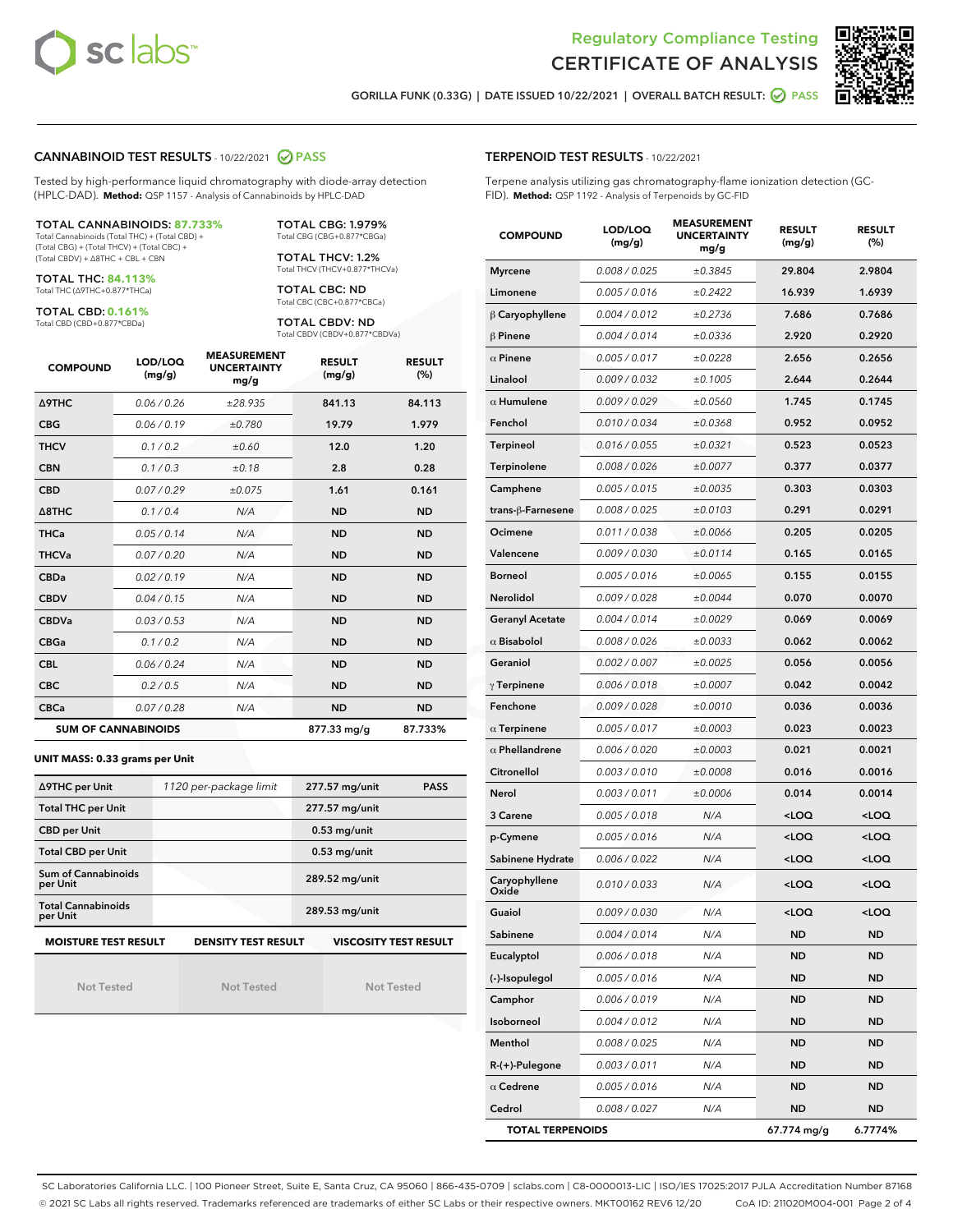



GORILLA FUNK (0.33G) | DATE ISSUED 10/22/2021 | OVERALL BATCH RESULT: @ PASS

# CATEGORY 1 PESTICIDE TEST RESULTS - 10/22/2021 2 PASS

Pesticide and plant growth regulator analysis utilizing high-performance liquid chromatography-mass spectrometry (HPLC-MS) or gas chromatography-mass spectrometry (GC-MS). \*GC-MS utilized where indicated. **Method:** QSP 1212 - Analysis of Pesticides and Mycotoxins by LC-MS or QSP 1213 - Analysis of Pesticides by GC-MS

| <b>COMPOUND</b>             | LOD/LOQ<br>$(\mu g/g)$ | <b>ACTION</b><br><b>LIMIT</b><br>$(\mu q/q)$ | <b>MEASUREMENT</b><br><b>UNCERTAINTY</b><br>$\mu$ g/g | <b>RESULT</b><br>$(\mu g/g)$ | <b>RESULT</b> |
|-----------------------------|------------------------|----------------------------------------------|-------------------------------------------------------|------------------------------|---------------|
| Aldicarb                    | 0.03 / 0.08            | $\ge$ LOD                                    | N/A                                                   | <b>ND</b>                    | <b>PASS</b>   |
| Carbofuran                  | 0.02 / 0.05            | $\ge$ LOD                                    | N/A                                                   | <b>ND</b>                    | <b>PASS</b>   |
| Chlordane*                  | 0.03 / 0.08            | $\ge$ LOD                                    | N/A                                                   | <b>ND</b>                    | <b>PASS</b>   |
| Chlorfenapyr*               | 0.03/0.10              | $\ge$ LOD                                    | N/A                                                   | <b>ND</b>                    | <b>PASS</b>   |
| Chlorpyrifos                | 0.02 / 0.06            | $\ge$ LOD                                    | N/A                                                   | <b>ND</b>                    | <b>PASS</b>   |
| Coumaphos                   | 0.02 / 0.07            | $\ge$ LOD                                    | N/A                                                   | <b>ND</b>                    | <b>PASS</b>   |
| Daminozide                  | 0.02 / 0.07            | $\ge$ LOD                                    | N/A                                                   | <b>ND</b>                    | <b>PASS</b>   |
| <b>DDVP</b><br>(Dichlorvos) | 0.03/0.09              | $>$ LOD                                      | N/A                                                   | <b>ND</b>                    | <b>PASS</b>   |
| Dimethoate                  | 0.03 / 0.08            | $\ge$ LOD                                    | N/A                                                   | <b>ND</b>                    | <b>PASS</b>   |
| Ethoprop(hos)               | 0.03/0.10              | $\ge$ LOD                                    | N/A                                                   | <b>ND</b>                    | <b>PASS</b>   |
| Etofenprox                  | 0.02/0.06              | $>$ LOD                                      | N/A                                                   | <b>ND</b>                    | <b>PASS</b>   |
| Fenoxycarb                  | 0.03 / 0.08            | $\ge$ LOD                                    | N/A                                                   | <b>ND</b>                    | <b>PASS</b>   |
| Fipronil                    | 0.03/0.08              | $>$ LOD                                      | N/A                                                   | <b>ND</b>                    | <b>PASS</b>   |
| Imazalil                    | 0.02 / 0.06            | $\ge$ LOD                                    | N/A                                                   | <b>ND</b>                    | <b>PASS</b>   |
| Methiocarb                  | 0.02 / 0.07            | $\ge$ LOD                                    | N/A                                                   | <b>ND</b>                    | <b>PASS</b>   |
| Methyl<br>parathion         | 0.03/0.10              | $>$ LOD                                      | N/A                                                   | <b>ND</b>                    | <b>PASS</b>   |
| <b>Mevinphos</b>            | 0.03/0.09              | $>$ LOD                                      | N/A                                                   | <b>ND</b>                    | <b>PASS</b>   |
| Paclobutrazol               | 0.02 / 0.05            | $\ge$ LOD                                    | N/A                                                   | <b>ND</b>                    | <b>PASS</b>   |
| Propoxur                    | 0.03 / 0.09            | $\ge$ LOD                                    | N/A                                                   | <b>ND</b>                    | <b>PASS</b>   |
| Spiroxamine                 | 0.03 / 0.08            | $\ge$ LOD                                    | N/A                                                   | <b>ND</b>                    | <b>PASS</b>   |
| Thiacloprid                 | 0.03/0.10              | $\ge$ LOD                                    | N/A                                                   | <b>ND</b>                    | <b>PASS</b>   |
|                             |                        |                                              |                                                       |                              |               |

#### CATEGORY 2 PESTICIDE TEST RESULTS - 10/22/2021 @ PASS

| <b>COMPOUND</b>          | LOD/LOO<br>$(\mu g/g)$ | <b>ACTION</b><br>LIMIT<br>$(\mu g/g)$ | <b>MEASUREMENT</b><br><b>UNCERTAINTY</b><br>$\mu$ g/g | <b>RESULT</b><br>$(\mu g/g)$ | <b>RESULT</b> |
|--------------------------|------------------------|---------------------------------------|-------------------------------------------------------|------------------------------|---------------|
| Abamectin                | 0.03/0.10              | 0.1                                   | N/A                                                   | <b>ND</b>                    | <b>PASS</b>   |
| Acephate                 | 0.02/0.07              | 0.1                                   | N/A                                                   | <b>ND</b>                    | <b>PASS</b>   |
| Acequinocyl              | 0.02/0.07              | 0.1                                   | N/A                                                   | <b>ND</b>                    | <b>PASS</b>   |
| Acetamiprid              | 0.02/0.05              | 0.1                                   | N/A                                                   | <b>ND</b>                    | <b>PASS</b>   |
| Azoxystrobin             | 0.02/0.07              | 0.1                                   | N/A                                                   | <b>ND</b>                    | <b>PASS</b>   |
| <b>Bifenazate</b>        | 0.01/0.04              | 0.1                                   | N/A                                                   | <b>ND</b>                    | <b>PASS</b>   |
| <b>Bifenthrin</b>        | 0.02 / 0.05            | 3                                     | N/A                                                   | <b>ND</b>                    | <b>PASS</b>   |
| <b>Boscalid</b>          | 0.03/0.09              | 0.1                                   | N/A                                                   | <b>ND</b>                    | <b>PASS</b>   |
| Captan                   | 0.19/0.57              | 0.7                                   | N/A                                                   | <b>ND</b>                    | <b>PASS</b>   |
| Carbaryl                 | 0.02/0.06              | 0.5                                   | N/A                                                   | <b>ND</b>                    | <b>PASS</b>   |
| Chlorantranilip-<br>role | 0.04/0.12              | 10                                    | N/A                                                   | <b>ND</b>                    | <b>PASS</b>   |
| Clofentezine             | 0.03/0.09              | 0.1                                   | N/A                                                   | <b>ND</b>                    | <b>PASS</b>   |

# CATEGORY 2 PESTICIDE TEST RESULTS - 10/22/2021 continued

| <b>COMPOUND</b>               | LOD/LOQ<br>(µg/g) | <b>ACTION</b><br><b>LIMIT</b><br>(µg/g) | <b>MEASUREMENT</b><br><b>UNCERTAINTY</b><br>µg/g | <b>RESULT</b><br>(µg/g) | <b>RESULT</b> |
|-------------------------------|-------------------|-----------------------------------------|--------------------------------------------------|-------------------------|---------------|
| Cyfluthrin                    | 0.12 / 0.38       | $\overline{c}$                          | N/A                                              | <b>ND</b>               | <b>PASS</b>   |
| Cypermethrin                  | 0.11 / 0.32       | 1                                       | N/A                                              | <b>ND</b>               | <b>PASS</b>   |
| Diazinon                      | 0.02 / 0.05       | 0.1                                     | N/A                                              | <b>ND</b>               | <b>PASS</b>   |
| Dimethomorph                  | 0.03 / 0.09       | 2                                       | N/A                                              | ND                      | <b>PASS</b>   |
| Etoxazole                     | 0.02 / 0.06       | 0.1                                     | N/A                                              | <b>ND</b>               | <b>PASS</b>   |
| Fenhexamid                    | 0.03 / 0.09       | 0.1                                     | N/A                                              | ND                      | <b>PASS</b>   |
| Fenpyroximate                 | 0.02 / 0.06       | 0.1                                     | N/A                                              | <b>ND</b>               | <b>PASS</b>   |
| Flonicamid                    | 0.03 / 0.10       | 0.1                                     | N/A                                              | ND                      | <b>PASS</b>   |
| Fludioxonil                   | 0.03 / 0.10       | 0.1                                     | N/A                                              | <b>ND</b>               | <b>PASS</b>   |
| Hexythiazox                   | 0.02 / 0.07       | 0.1                                     | N/A                                              | ND                      | <b>PASS</b>   |
| Imidacloprid                  | 0.04 / 0.11       | 5                                       | N/A                                              | ND                      | <b>PASS</b>   |
| Kresoxim-methyl               | 0.02 / 0.07       | 0.1                                     | N/A                                              | <b>ND</b>               | <b>PASS</b>   |
| <b>Malathion</b>              | 0.03 / 0.09       | 0.5                                     | N/A                                              | ND                      | <b>PASS</b>   |
| Metalaxyl                     | 0.02 / 0.07       | $\overline{c}$                          | N/A                                              | ND                      | <b>PASS</b>   |
| Methomyl                      | 0.03 / 0.10       | 1                                       | N/A                                              | <b>ND</b>               | <b>PASS</b>   |
| Myclobutanil                  | 0.03 / 0.09       | 0.1                                     | N/A                                              | ND                      | <b>PASS</b>   |
| Naled                         | 0.02 / 0.07       | 0.1                                     | N/A                                              | ND                      | <b>PASS</b>   |
| Oxamyl                        | 0.04 / 0.11       | 0.5                                     | N/A                                              | ND                      | <b>PASS</b>   |
| Pentachloronitro-<br>benzene* | 0.03 / 0.09       | 0.1                                     | N/A                                              | ND                      | <b>PASS</b>   |
| Permethrin                    | 0.04 / 0.12       | 0.5                                     | N/A                                              | <b>ND</b>               | <b>PASS</b>   |
| Phosmet                       | 0.03/0.10         | 0.1                                     | N/A                                              | ND                      | <b>PASS</b>   |
| Piperonylbu-<br>toxide        | 0.02 / 0.07       | 3                                       | N/A                                              | ND                      | <b>PASS</b>   |
| Prallethrin                   | 0.03 / 0.08       | 0.1                                     | N/A                                              | <b>ND</b>               | <b>PASS</b>   |
| Propiconazole                 | 0.02 / 0.07       | 0.1                                     | N/A                                              | ND                      | <b>PASS</b>   |
| Pyrethrins                    | 0.04 / 0.12       | 0.5                                     | N/A                                              | ND                      | <b>PASS</b>   |
| Pyridaben                     | 0.02 / 0.07       | 0.1                                     | N/A                                              | ND                      | <b>PASS</b>   |
| Spinetoram                    | 0.02 / 0.07       | 0.1                                     | N/A                                              | ND                      | <b>PASS</b>   |
| Spinosad                      | 0.02 / 0.07       | 0.1                                     | N/A                                              | ND                      | <b>PASS</b>   |
| Spiromesifen                  | 0.02 / 0.05       | 0.1                                     | N/A                                              | ND                      | <b>PASS</b>   |
| Spirotetramat                 | 0.02 / 0.06       | 0.1                                     | N/A                                              | ND                      | <b>PASS</b>   |
| Tebuconazole                  | 0.02 / 0.07       | 0.1                                     | N/A                                              | ND                      | <b>PASS</b>   |
| Thiamethoxam                  | 0.03 / 0.10       | 5                                       | N/A                                              | ND                      | <b>PASS</b>   |
| Trifloxystrobin               | 0.03 / 0.08       | 0.1                                     | N/A                                              | <b>ND</b>               | <b>PASS</b>   |

SC Laboratories California LLC. | 100 Pioneer Street, Suite E, Santa Cruz, CA 95060 | 866-435-0709 | sclabs.com | C8-0000013-LIC | ISO/IES 17025:2017 PJLA Accreditation Number 87168 © 2021 SC Labs all rights reserved. Trademarks referenced are trademarks of either SC Labs or their respective owners. MKT00162 REV6 12/20 CoA ID: 211020M004-001 Page 3 of 4